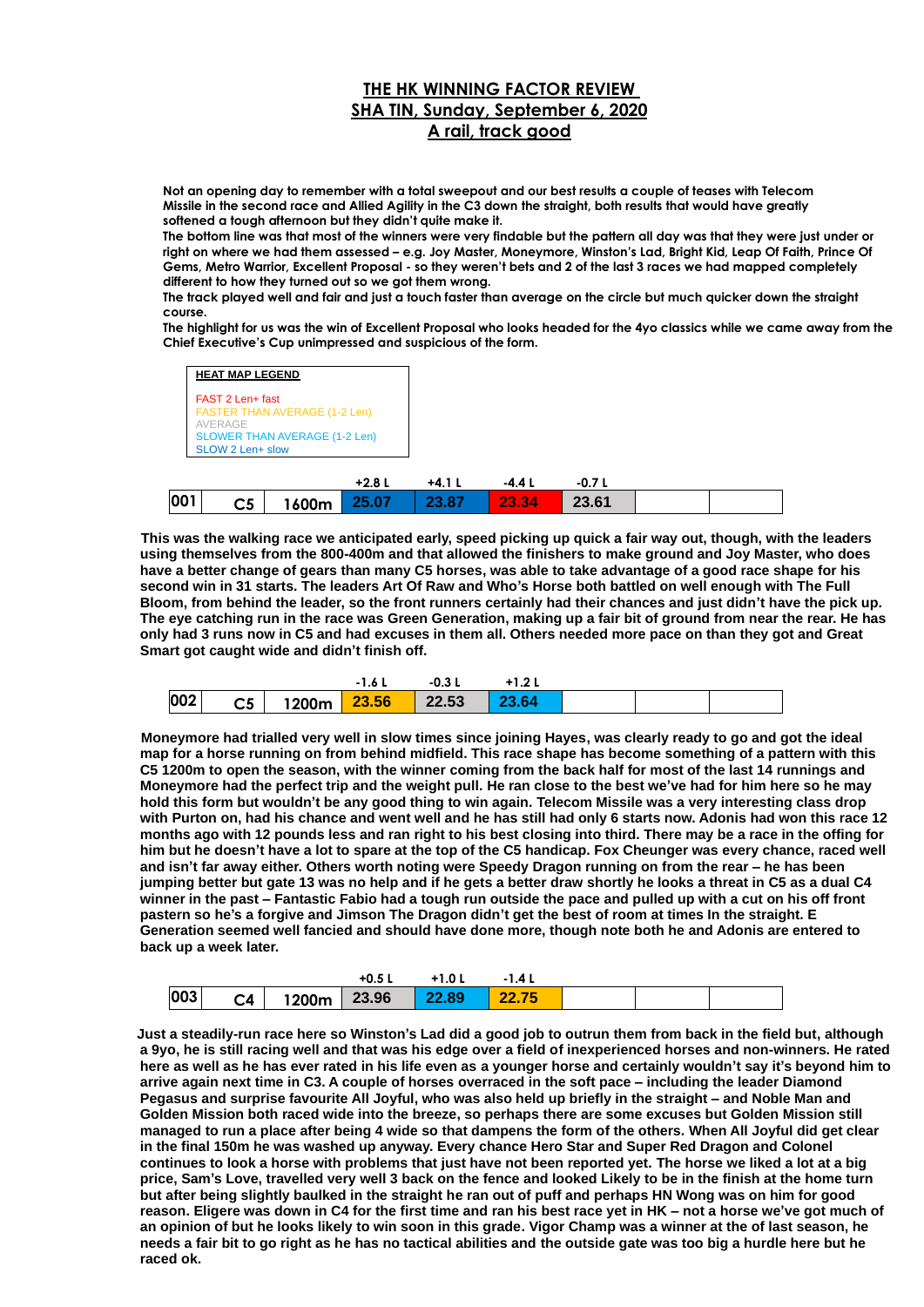|     |    |       | $-0.9$ | 1 O ' | $+1.0 L$ |  |  |
|-----|----|-------|--------|-------|----------|--|--|
| 004 | C4 | 1200m | 23.71  | 22.51 | 23.18    |  |  |

**There was a big wrap on the debutant Untold Riches, despite being from a stable that is not noted for debut winners, and he did a decent enough job here though beaten and did pull up lame the following morning. As the sectionals show, Interstellar pressing forward to his outside made sure there was no loafing in the lead and that left the leaders vulnerable late in the race. Bright Kid had started with Chris So in C3, failed to get the job done with Douglas Whyte most of last season then returned to So in March and has not looked back with 2 wins and 2 seconds from 4 starts. Our conclusion is simply that it took him a long time to acclimatize because his rating now with us is back to type of performances he arrived with from Australia and, while he now returns to C3, he looks up to it. Breeze Of Spring was well bet at odds – including by our subscribers – and ran on well enough for second and In line with his form. He is a known quantity who can win a race at his current mark. One of those who caught the eye was Fortune Master at huge odds in fourth. He was caught wide his only other run in July but had been sent out only 16.0 in the betting so there was some opinion of him. He got every chance here, ran well enough to be a chance in something. The real disappointments here were Judy's Star, who ran like he needed the outing, Happy Tango who will also benefit for it and More Than Enough, who we didn't like off modest form last prep but he ran even well below that. War Lord was caught wide and can do better – he has drifted down in the handicaps now to a dangerous mark – and Day Day Rich, well-bet at long odds, overraced again when restrained behind the pace.**

|     |                                  | $+2.21$ | $-1.4L$ | -0.8 L |  |
|-----|----------------------------------|---------|---------|--------|--|
| 005 | C4 1400m 13.48 22.21 23.23 23.33 |         |         |        |  |

**The danger pre-race here, in what looked a relatively average two-horse contest between Angel Of My Eyes and Sumstreetsumwhere, was that a slow pace was certainly against Sumstreetsumwhere and not even ideal for Angel Of My Eyes. Both look like they want a truly-run race and that's what brought them undone here and assisted Leap Of Faith. He looked caught wide on paper and that was how it worked out but Moreira made the smart, winning move in the slow second section. He could have pulled back, looking for cover, but he wouldn't have won giving a start and the low pressure first half meant that he could sit wide and win if he was close enough. It was a dash from the 700m and the first 3 were in the first 4 all the way and drew away from the others. Leap Of Faith now has a record of 7 starts 2 wins & 2 seconds and he is capable of winning again next time in C3 but he has his limitations and doubt he will ever escape that grade. Likewise, Angel Of My Eyes is only lightlyraced but handy and should handle 1600m ok while Sumstreetsumwhere is in great form since joining Hall and this defeat shouldn't be held against him. All 3 will be better for a truer tempo. Not a great deal to say about the ones behind, although Hang's Decision was very wide towards the rear and made some ground and is still capable despite his advanced years. Ezra was 3 wide trailing the winner early but outrun when it got serious. He is capable in C4 and probably at the bottom of C3 but needs an inside draw and needs a bit to go his way too. Kelmimi Wins was a transfer from Moore to Ferraris and a different animal – he was ridden positively, didn't cope and pulled hard and dropped right out. He might be back in C5 again soon and perhaps a chance again there.**

|     |    | -0.6              | $+0.11$ |       |  |  |
|-----|----|-------------------|---------|-------|--|--|
| 006 | C4 | 1000m 12.96 20.50 |         | 22.47 |  |  |

**Tony Millard is the king of transfer horses in Hong Kong racing – there is a living to be made for a patient punter who just waits for him to get horses with ability off other trainers because they are almost always ready to go first time and Prince Of Gems, coming off a bleed last December and other problems thereafter was another case. He had won his race debut for Yip and always had talent and his 3 runs last season were fair but below his best. Millard had him back in form and he won well here from gate 1, not an advantage down the straight. He is capable on his ratings in C3 as well. First starter Pegasus Glory tried hard with every chance, as did the favourite United We Stand and this looked sound form, from both the good even speed and what seemed a general lack of interference in the race. Dublin Star is an interesting horse this season for us and returned at the top of his game in fourth. Although all his form so far has been in sprints and mostly down the straight, his breeding suggests he will handle and maybe even prove better over further in time. He has the dash to sprint so he might be an improver if he gets out in trip as his campaign goes on. Most had their chance here but the exception was Hayestrained Helaku Knight, who was well fancied to run well first-up but got a check out of the gates, settled at the rear and then had to look for a way through the field towards the centre. His run was a forgive and he might be better suited around a turn over a little further too.**

|            |                                        | $-0.8L$ | -0.1 L |  |  |
|------------|----------------------------------------|---------|--------|--|--|
| <b>DO7</b> | $ $ C3   1000m   12.86   20.34   22.58 |         |        |  |  |

**Moneymore had already scored for Hayes on his first day back but Metro Warrior looked the best of his chances and Purton got everything right to scramble home on him. The winning move was Purton bounding from the gates and using up Metro Warrior just enough to ensure that Allied Agility couldn't cross him to the outside fence without going too quick. Had Purton allowed the other leader to cross him, he likely wouldn't have made up the ground to score. That two-horse battle in front lead to a disappointing final 400m sectional so it's fair to say that those chasing had their chance to come late and get them but nothing was good enough. Take What You Need looked too one paced and kept wearing away for third. War Of Courage raced out towards the centre of the course off the pace and beaten by just after halfway. He may improve in fitness but there were a couple of runs last season that suggest he could be around his mark. Ka Ying Master had throat surgery in the off season and was expected to improve and he was another who raced out towards the centre before failing. He was again reported as a roarer, so the surgery doesn't seem to have worked, although we've never had a great opinion of him anyway. Chancheng Prince was facing a much tougher assignment than the modest griffin races he won at**